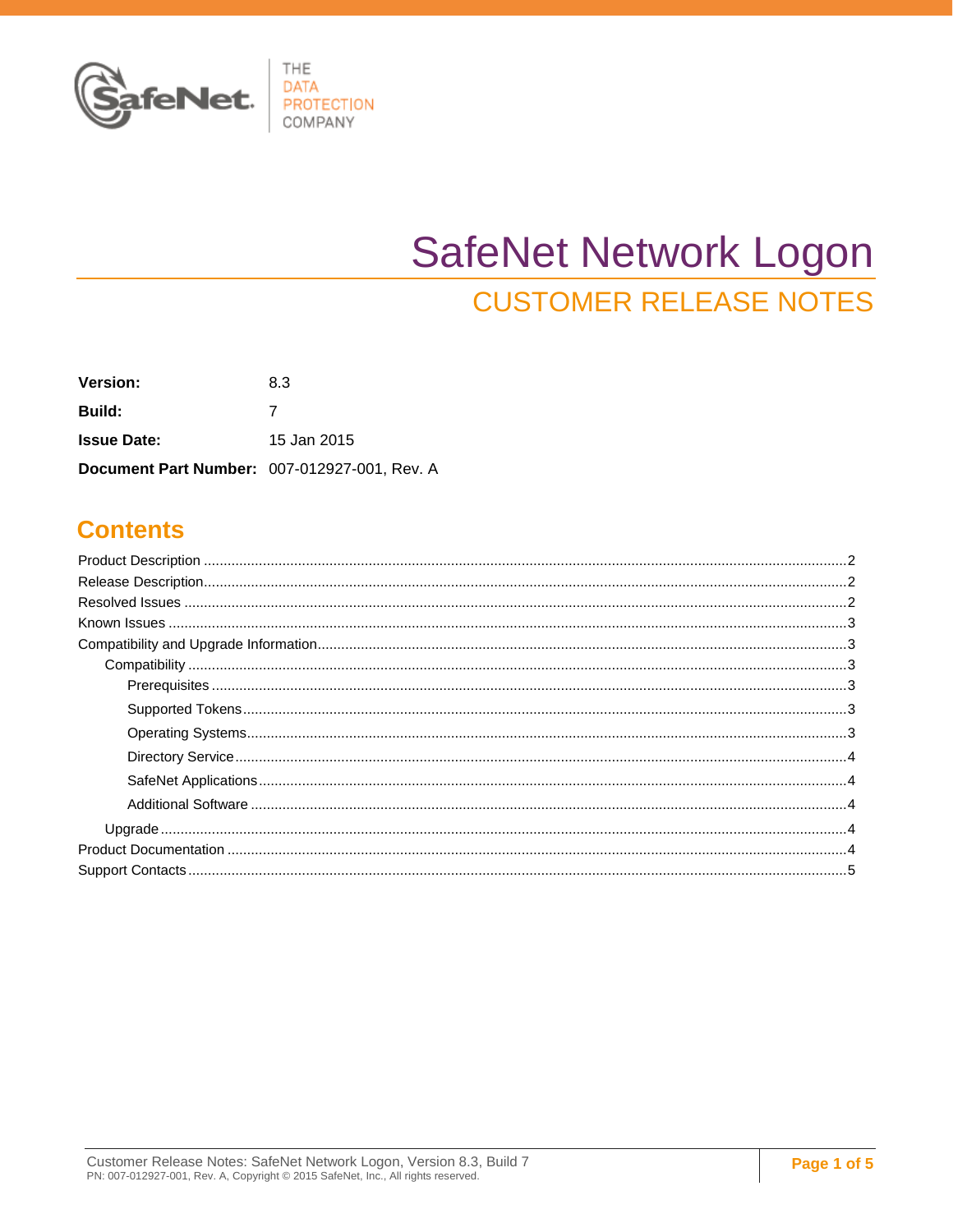# <span id="page-1-0"></span>Product Description

SafeNet Network Logon (SNL) offers a full range of options to secure local network access. These include certificate-based and OTP strong authentication methods operating in off-line and connected mode. SNL also supports the creation of unique Windows domain logon profiles that can be securely stored on USB devices.

#### **SafeNet Network Logon offers the following features:**

- Stores network logon credentials on a token
- Communicates with the Microsoft Password Credentials mechanism
- Provides strong two-factor authentication by requiring both a token and its password
- With SafeNet Authentication Manager (SAM), supports user authentication using an OTP passcode, with or without an OTP PIN/Windows Password
- Supports storage and management of multiple user profiles on one token
- Supports generation of random network logon passwords
- Supports domain password change procedures
- Supports domain logon and local computer logon with a certificate or OTP

# <span id="page-1-1"></span>Release Description

SafeNet Network Logon 8.3 repairs several defects.

### <span id="page-1-2"></span>Resolved Issues

| <b>Issue</b> | <b>Synopsis</b>                                                                                                      |  |
|--------------|----------------------------------------------------------------------------------------------------------------------|--|
| SASIL-390    | Logging on to Windows XP now works correctly after re-installing SNL.                                                |  |
| SASIL-448    | When logging on with SNL using Windows password and OTP with an expired<br>Windows password, logon now succeeds.     |  |
| SASIL-453    | When logging on with SNL using a token with an expired password, after<br>changing the password, logon now succeeds. |  |
| SASIL-567    | SNL now supports authentication with NETBIOS\username to enable logon to<br>multi-domain environments.               |  |
| SASIL-705    | SNL now installs correctly on Windows Server 2012 R2.                                                                |  |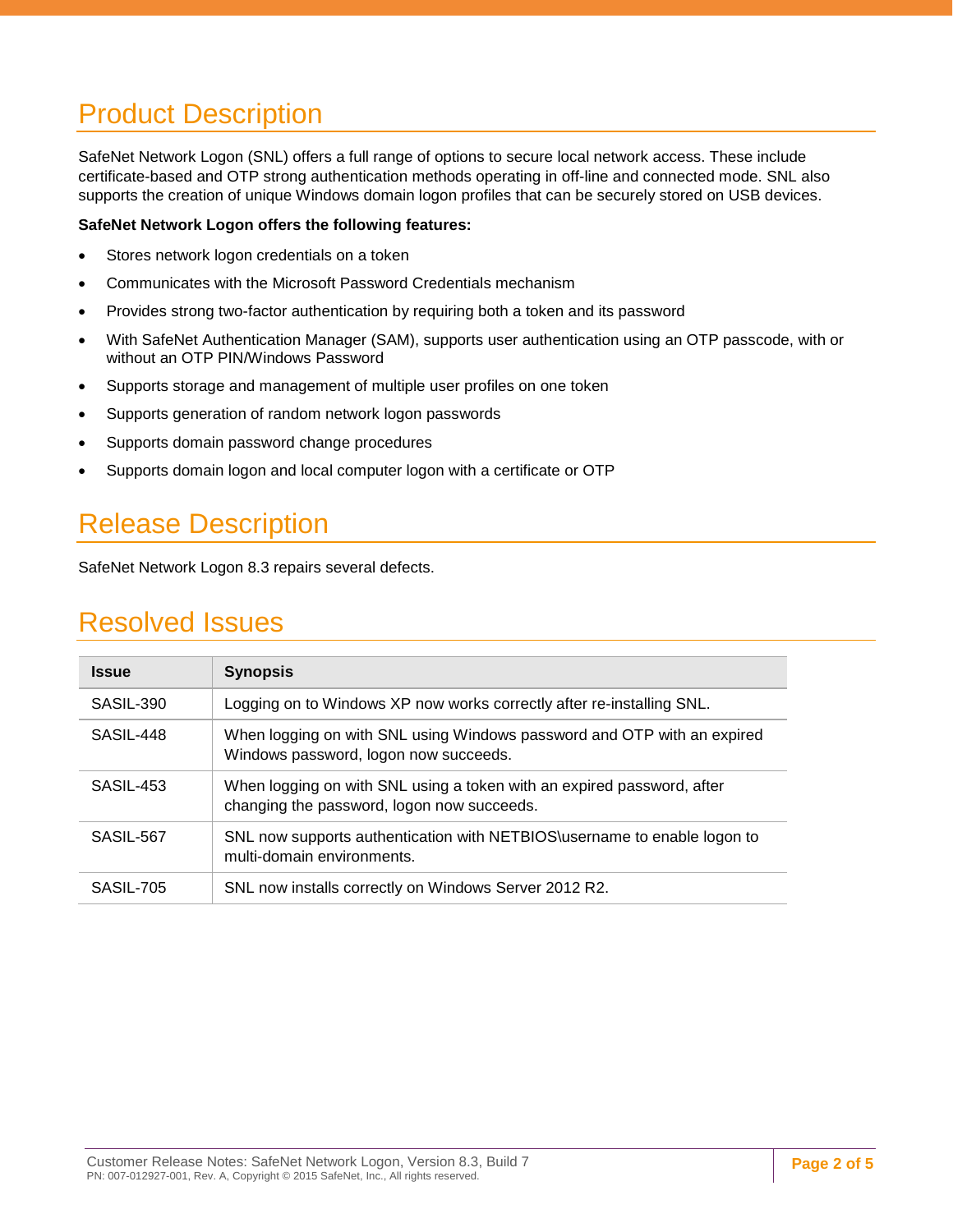### <span id="page-2-0"></span>Known Issues

| <b>Issue</b>           | <b>Synopsis</b>                                                                                                                                                                    |  |  |
|------------------------|------------------------------------------------------------------------------------------------------------------------------------------------------------------------------------|--|--|
| SASIL-766<br>SASIL-933 | <b>Summary:</b> SNL Uses a SAPI API that is not included in a typical SafeNet<br>Authentication Client (SAC) 9.0 installation.                                                     |  |  |
|                        | Workaround: During SAC 9.0 installation, choose Custom Installation and<br>select the SAPI component. This will install the required SAPI dll.                                     |  |  |
| SASIL-878<br>SASIL-914 | <b>Summary:</b> SNL 8.2 cannot be upgraded automatically to SNL 8.3 on Windows<br>8.0 or above.                                                                                    |  |  |
|                        | <b>Workaround: Uninstall SNL 8.2 and install SNL 8.3</b>                                                                                                                           |  |  |
| SASIL-917              | <b>Summary:</b> After the computer wakes from sleep mode, the logon screen<br>appears without tiles for several seconds.<br><b>Workaround:</b> Wait until the tiles are displayed. |  |  |

# <span id="page-2-1"></span>Compatibility and Upgrade Information

### <span id="page-2-2"></span>**Compatibility**

### <span id="page-2-3"></span>**Prerequisites**

.NET 4.0 must be installed before installing SNL 8.3

#### <span id="page-2-4"></span>**Supported Tokens**

SafeNet Network Logon 8.3 supports all authentication devices supported by SafeNet Authentication Client 8.2 and later.

For OTP authentication, SafeNet Network Logon 8.3 supports all OTP devices supported by SafeNet Authentication Manager 8.2 and later, except for tokens that employ a Challenge-Response mechanism.

### <span id="page-2-5"></span>**Operating Systems**

#### **The latest service packs of the following are supported:**

- Windows XP (32-bit and 64-bit)
- Windows Server 2003 (32-bit and 64-bit)
- Windows Server 2003 R2 (64-bit)
- Windows Vista (32-bit and 64-bit)
- Windows 7 (32-bit and 64-bit)
- Windows Server 2008 (32-bit and 64-bit)
- Windows Server 2008 R2 (64-bit)
- Windows 8 (32-bit and 64-bit)
- Windows 8.1 (32-bit and 64-bit)
- Windows Server 2012 (64-bit)
- Windows Server 2012 R2 (64-bit)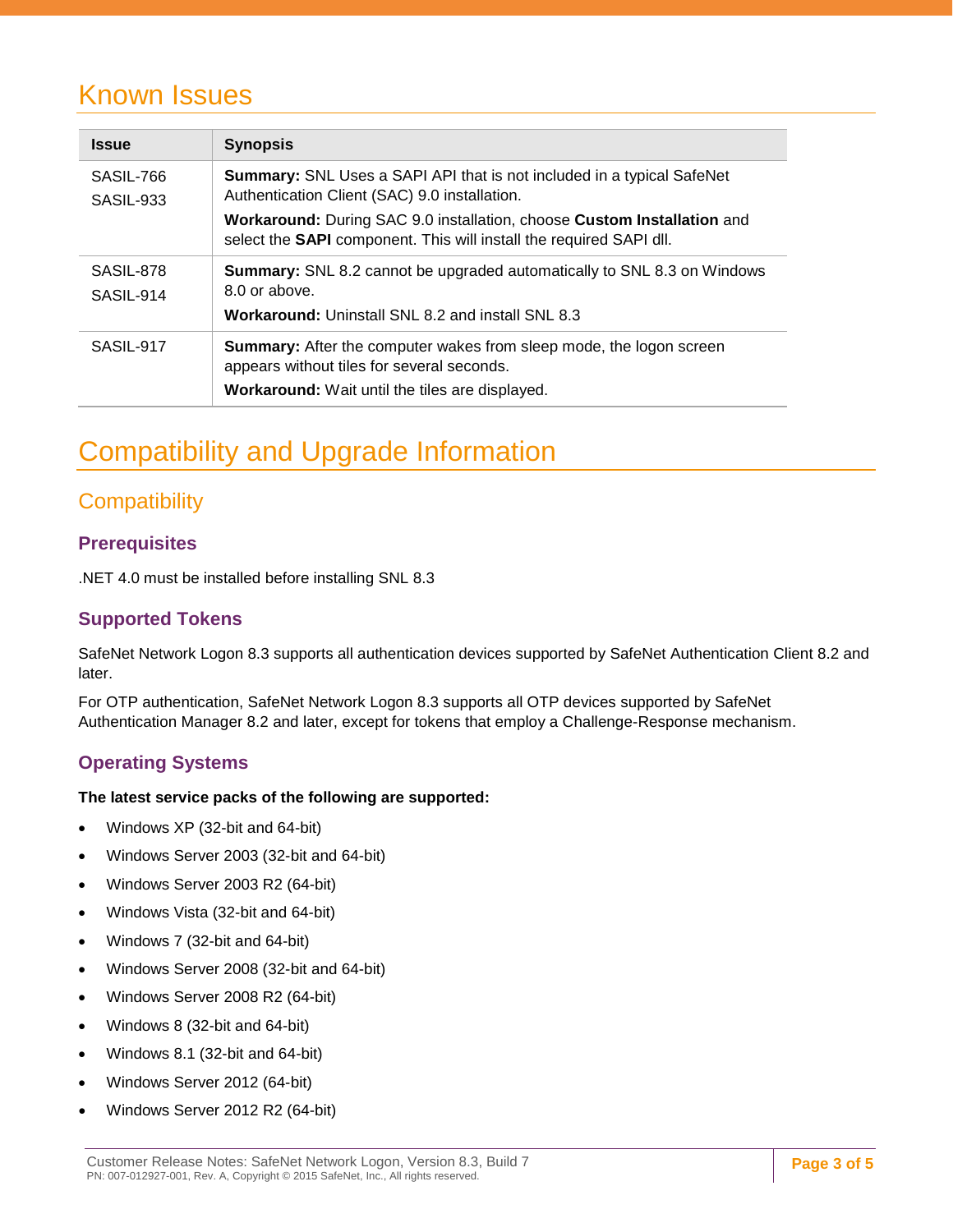#### <span id="page-3-0"></span>**Directory Service**

Microsoft Active Directory

#### <span id="page-3-1"></span>**SafeNet Applications**

#### **SafeNet Authentication Manager**

SafeNet Authentication Manager 8.2 is required if using SafeNet Network Logon with OTP Passcode. If SafeNet Authentication Manager Client is installed, then SafeNet Authentication Client 8.2 or later must also be installed.

#### **SafeNet Authentication Client**

For token (non-OTP) authentication on Windows XP, SafeNet Authentication Client 8.2 or later must be installed.

#### <span id="page-3-2"></span>**Additional Software**

Remote Desktop Connection 6.0 or later (optional): required for Remote Desktop Connection.

### <span id="page-3-3"></span>Upgrade

Upgrade to SNL 8.3 from earlier versions is supported for all operating systems except Windows 8.0 or above.

For windows 8.0 or above, uninstall the existing SNL installation and install SNL 8.3.

### <span id="page-3-4"></span>Product Documentation

The following product documentation is associated with this release:

- SafeNet Network Logon 8.3 Administrator's Guide (PN: 007-012929-001)
- SafeNet Network Logon 8.3 User's Guide (PN: 007-012928-001)

We have attempted to make these documents complete, accurate, and useful, but we cannot guarantee them to be perfect. When we discover errors or omissions, or they are brought to our attention, we endeavor to correct them in succeeding releases of the product.